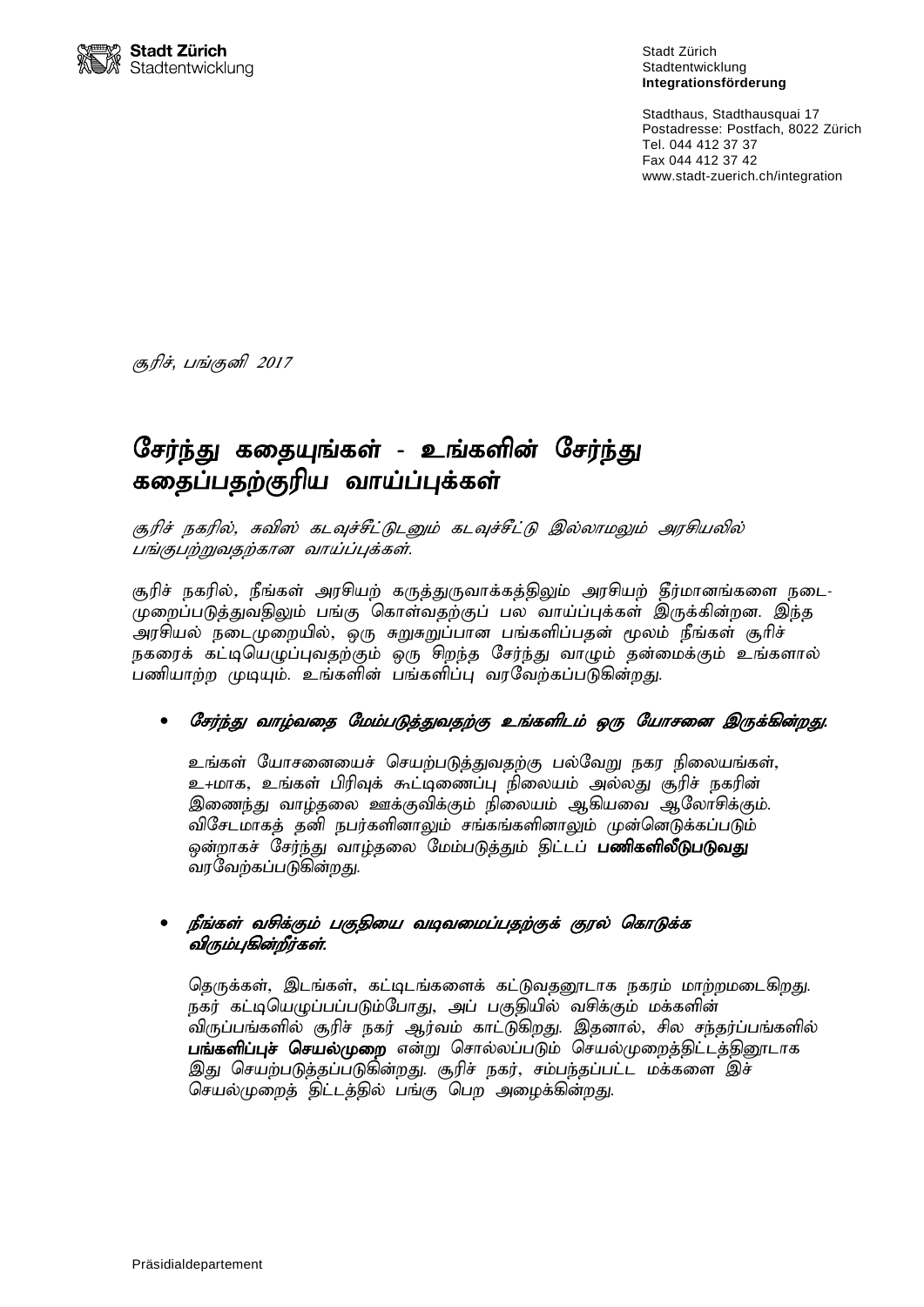Seite 2

#### நீங்கள் உங்கள் பிள்ளைகளின் பாடசாலையில் இணைந்து செயற்பட ்விரும்பகின்றீர்கள்.

சூரிச் நகரிலுள்ள பாடசாலைகள் மாணவ மாணவியரின் பெற்றோருடன் சேர்ந்து வேலை செய்கின்றன. நீங்கள் ஒரு பாடசாலைக் குழந்தையின் தாயாராகவோ அல்லது தந்தையாராகவோ இருந்தால், உ+மாக, ஒரு **பெற்றோர்** .<br>**அவையில்** அல்லது பெற்றோர் மன்றில் உங்களை ஈடுபடுத்திக் கொள்ளலாம். ஒவ்வொரு பாடசாலையும் இந்த வாய்ப்புக்களைப் பெற்றோருக்கு அறிவிக்கும்.

# நீங்கள் வாழும் பகுதியில் சேர்ந்து கதைக்க விரும்புகின்றீர்கள்.

சூரிச் நகரில் 25 பிரிவுச் சங்கங்கள் இருக்கின்றன. இவை இப் பகுதிகளின் .<br>தரமான வாழ்வை மேம்படுத்துவதிலும் பாதுகாப்பதிலும் ஈடுபடுகின்றன. ஒரு **பிரிவு** .<br>**மன்றத்தில்** அங்கத்தவராகும் போது, அது, அப் பகுதிக்குரிய கோரிக்கைகளில் நீங்களும் கலந்து கதைக்கச் சிறந்த வாய்ப்பாகலாம். ஆர்வமுள்ள எவரும் ஒரு பகுதி மன்றத்தில் சேர்ந்து கொள்ளலாம்.

# அரச அதிகாரிகளிடம் வைப்பதற்கு உங்களிடம் ஒரு கோரிக்கை இருக்கின்றது.

ஒவ்வொரு மனிதனுக்கும், ஒரு வேண்டுகோளை, ஒரு விண்ணப்பத்தை, ஒரு ஆலோசனையை அல்லது ஒரு ஆட்சேபணையை ஒரு நிர்வாகப் பணிமனையில் தெரிவிப்பதற்கு உரிமை இருக்கின்றது. **மனுக்கொடுத்தல்** என்பது ஒருமுறை. ு<br>அதற்கு, உங்களின் கோரிக்கைகளை எழுதி, அதில், உங்கள் மனுவை ஆதரிக்கும் மற்றவர்களின் கையெமுக்குக்களையும் சேகரியங்கள். அகனைக் கொடர்ந்து அந்த மனுவைச் சம்பந்தப்பட்ட பணிமனையில் சமர்ப்பிக்கலாம்.

#### நீங்கள், உங்களைப்போல் எண்ணங் கொண்டவர்களுடன் சேர்ந்து செயற்பட ์ விரும்பகின்றீர்கள்.

பெரும்பாலும், ஒரே விதமான விடயத்தில் ஆர்வங் கொண்ட அல்லது பொழுது போக்கு எண்ணங் கொண்ட மக்கள் ஒரு **சங்கத்தில்,** ஒரு கட்சியில், ஒரு கூட்டுறவு அமைப்பில் அல்லது வேறொரு ஆர்வலர்கள் குழுவில் இணைந்து கொள்கின்றனர். இந்த அமைப்புக்கள், எல்லோரும் இணைந்திருத்தலைப் பராமரிப்பது மட்டுமன்றி ு. .<br>அங்கக்கவர்களின் விருப்பங்களையும் பிரதிபலிக்கின்றன. ஒரு சங்கத்தில்**,** ஒரு கட்சியில், ஒரு கூட்டுறவு அமைப்பில் அல்லது வேறொரு ஆர்வலர்கள் குழுவில் உங்களின் சுறுசுறுப்பான அங்கத்துவம் உங்கள் சொந்தக் குரலை மேலும் பலப்படுத்தும்.

# ஒருங்கிணைதல் என்னும் விடயத்தில் உங்களிடம் ஒரு கோரிக்கை இருக்கின்றது.

நடைமுறையில், உங்களின் கோரிக்கைகளை அல்லது கேள்விகளை அது சம்பந்தப்பட்ட பணிமனையில் நேரடியாகவே வைப்பதற்கு உங்களுக்கு வாய்ப்பிருக்கின்றது. அதுவும், அக் கேள்வி, ஒரு ஒருங்கிணைப்புக் கொள்கை சம்பந்தமானதாக இருந்தால், அதை நீங்கள் சூரிச் நகரின், ஒருங்கிணைப்பை ஊக்குவிக்கும் அமைப்பிடம் முன்வைக்கலாம். இந்த அமைப்பு, சூரிச் நகரின்